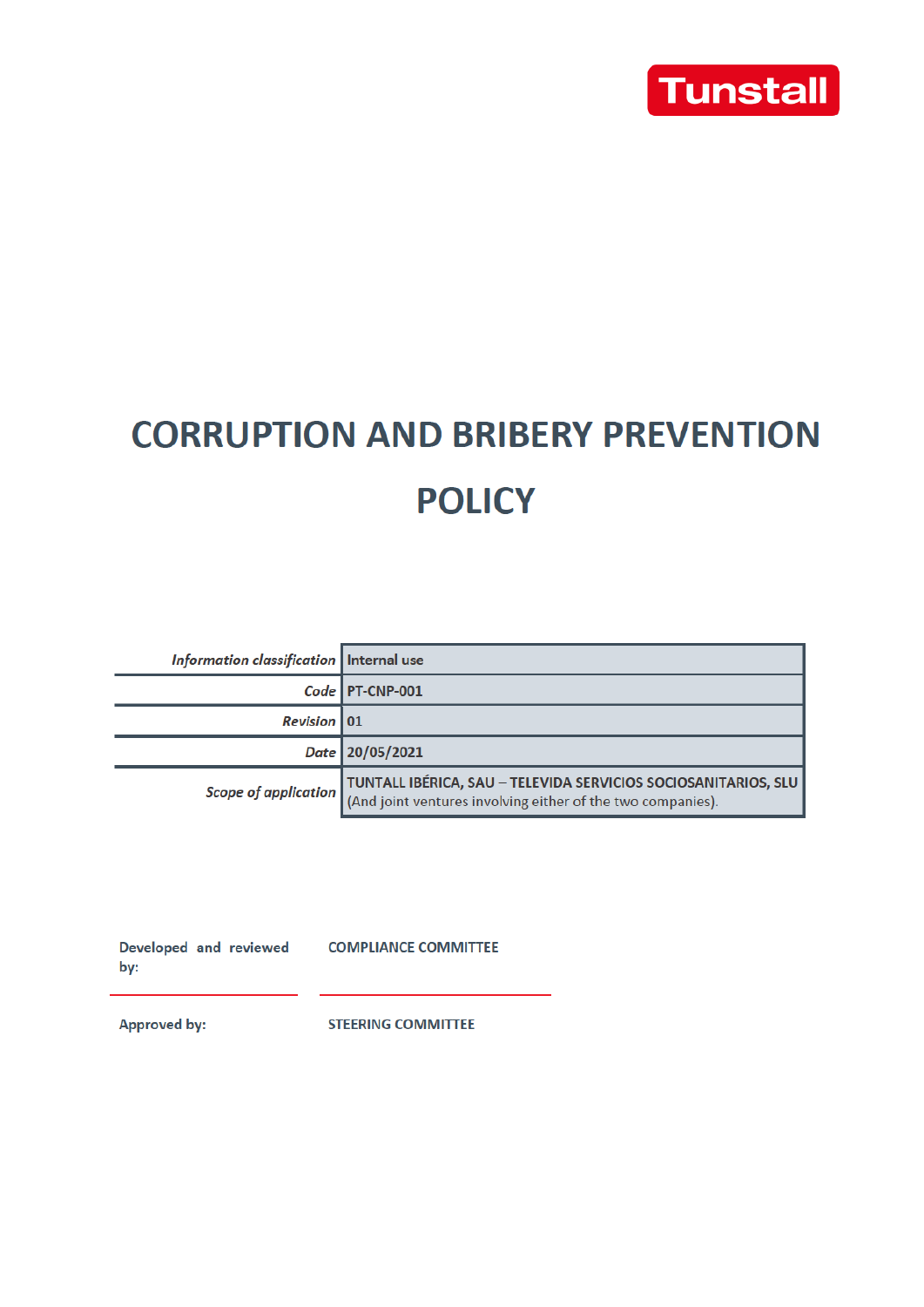

| <b>CONTENT</b> |  |
|----------------|--|
|                |  |
|                |  |
|                |  |
|                |  |
|                |  |
|                |  |
|                |  |
|                |  |
|                |  |
|                |  |
|                |  |
|                |  |
|                |  |
|                |  |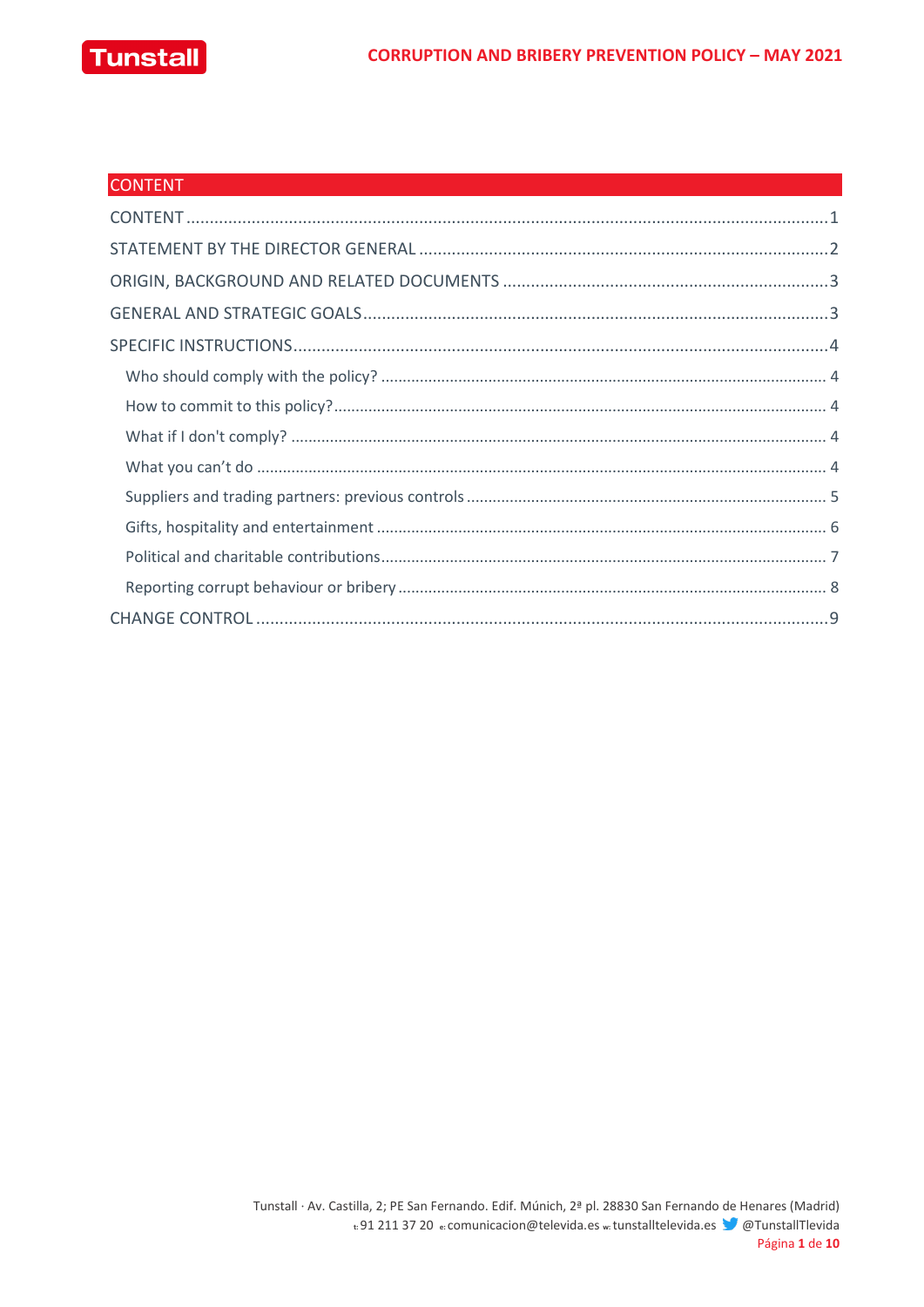#### STATEMENT BY THE DIRECTOR GENERAL

Our Code of Ethics describes the standards and behaviours that Tunstall maintains as part of the Tunstall Healthcare Group in Spain and requires of all professionals who act on behalf of the company, whether they are employees, subcontractors or related companies in any way.

Like the aforementioned Code of Ethics, this policy will be available as part of the information accessible to any Tunstall employee on the "employee portal" and will be distributed to those professionals and companies that act or may act on behalf of Tunstall.

We operate a zero tolerance approach to making or receiving bribes, payments or corrupt practices, in any form. Such conduct is prohibited, whether by employees or anyone else acting on Tunstall's behalf.

This policy sets out what is and is not acceptable in general terms, but if in doubt as to whether any conduct may constitute bribery or be unlawful in any way, refer the matter to the company's Chief Compliance Officer (CCO) and Criminal Compliance Officer. It is essential to read and comply with this policy.

 $\mu$ 

**Abel José Delgado Maya Director General**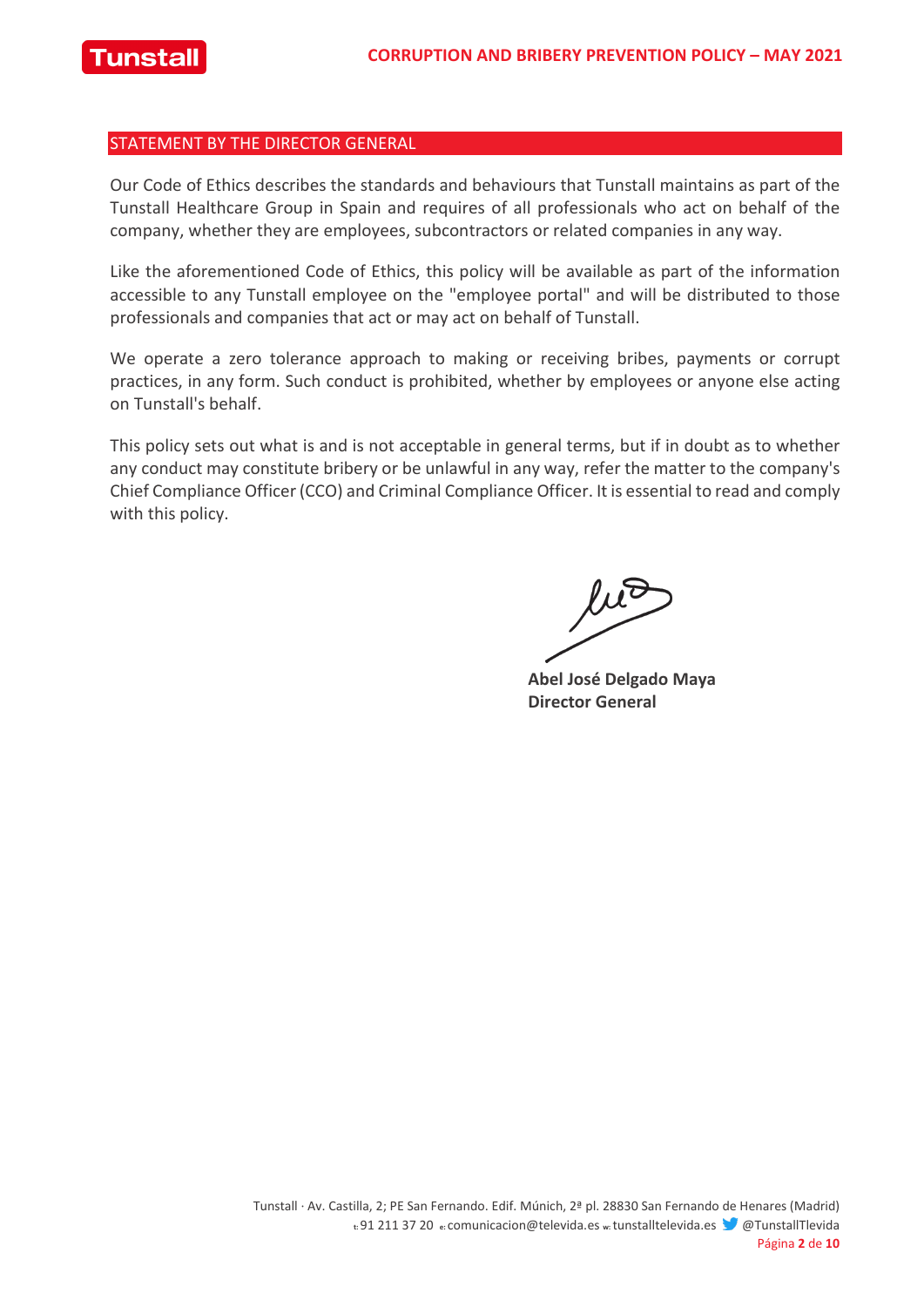

#### ORIGIN, BACKGROUND AND RELATED DOCUMENTS

This corruption and bribery prevention policy stems from the need to define the actions that are not permitted within the company following the implementation of the criminal compliance management system and specifically its **crime prevention plan**, which aims to control and avoid the risks of non-compliance with the criminal code with regard to the following offences:

**Bribery** 

• Influence peddling

- Intellectual and industrial property, market and consumer issues
- Embezzlement

Due to Tunstall's membership of the British multinational group Tunstall Healthcare, and the fact that the origins of Tunstall's compliance systems in criminal matters also come from the UK, Tunstall has always had an anti-corruption and bribery policy specific to the Group and disseminated internationally to all the companies that make up the Group. This "Anti Bribery Policy" in its latest version constitutes the reference framework for determining Tunstall's *Policy for the Prevention of Corruption and Bribery*.

#### GENERAL AND STRATEGIC GOALS

This policy sets out what we must all do to help prevent corruption and bribery in all its forms. **A bribe** can include any payment, benefit or gift offered or given for the purpose of influencing a decision or outcome. The bribe does not always have to be of great value. It could be a lunch or an invitation to a sporting event.

Bribery is closely related to a **conflict of interest**, a situation in which an individual's judgement concerning their primary interest - and the integrity of an action tends to be unduly influenced by a secondary, usually financial or personal, interest.

We are fully committed to complying with our obligations under applicable law, in particular those contained in Organic Law 1/2015 of 30 March 2015 amending Organic Law 10/1995 of 23 November on the Criminal Code, and to ensuring that no bribes or corrupt payments are made, offered, sought or obtained by anyone acting on our behalf, anywhere in the world.

If you are ever in doubt about a particular situation or the scope of any of your actions within the organisation, always seek advice. You should contact the company's CCO and Criminal Compliance Officer on +34 91 655 58 30 or by email: cumplimientolegal@televida.es in the first instance, or alternatively you can contact Tunstall Healthcare Group Compliance Officer Jon Furniss directly at the following email address: Jon.Furniss@tunstall.com.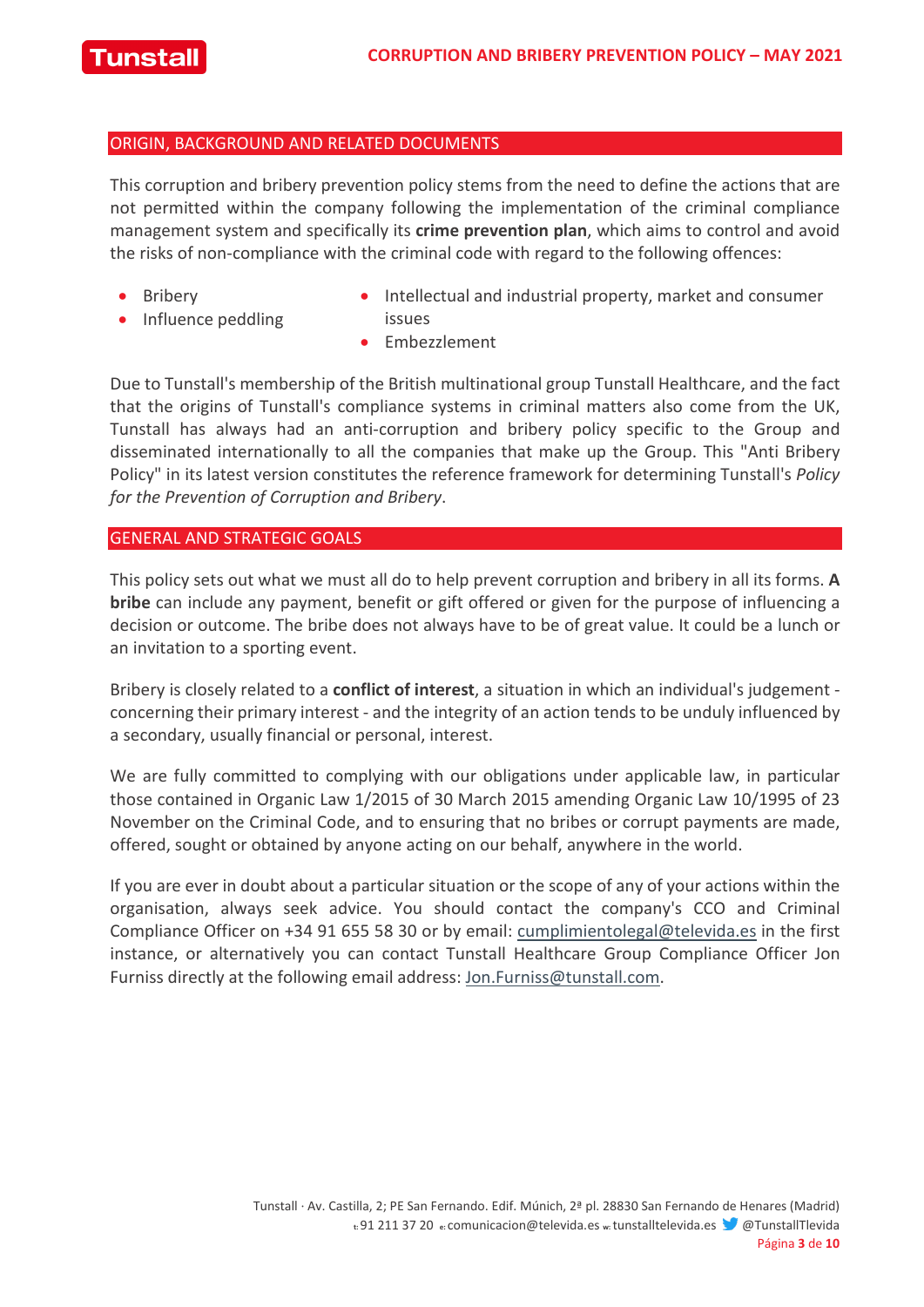#### SPECIFIC INSTRUCTIONS

### **Who should comply with the policy?**

The Corruption and Bribery Prevention Policy is mandatory for all employees, agents, intermediaries, consultants, distributors, subcontractors, suppliers and joint venture partners working on behalf of Tunstall anywhere in the world.

### **How to commit to this policy?**

First and foremost, you must act in compliance with the basic requirements of personal and professional ethics, especially those described in our code of ethics. And particularly if your position within the company entails greater responsibility and exemplary actions.

You must read, understand and agree to the terms of this policy. You will also be asked to confirm your commitment in writing so that we know you are aware of its existence and understand all of its terms.

# **What if I don't comply?**

Any act of corruption or bribery, in any form, is unacceptable. We will consider taking disciplinary action against any person who fails to comply with the corruption and bribery prevention policy **including dismissal**. Failure to comply with this policy may lead to criminal prosecution under the Act, which may result in a fine and/or up to a maximum of 10 years imprisonment.

Failure to comply with this policy by an employee or business partner could result in Tunstall incurring one or more criminal offences. This could lead to the company being fined financially and even disqualified from contracting with the Public Administration, which represents the majority of the company's business, and such actions would also lead to negative publicity and serious damage to the reputation of the Tunstall brand.

# **What you can't do**

Compliance with this policy prohibits the following conduct:

- Making unofficial payments to officials or members of public administrations to obtain any permit, licence, accreditation, recognition or stamp, particularly relating to the company's solvency or its accreditation to conduct certain business activities;
- Appointing a third party or supplier to act on Tunstall's behalf, or having good reason to believe that they have engaged in corrupt or illegal conduct, including offences under the criminal code; or
- Paying a third party for the purpose of being a "mediator" to open doors and make connections in any territory or administration.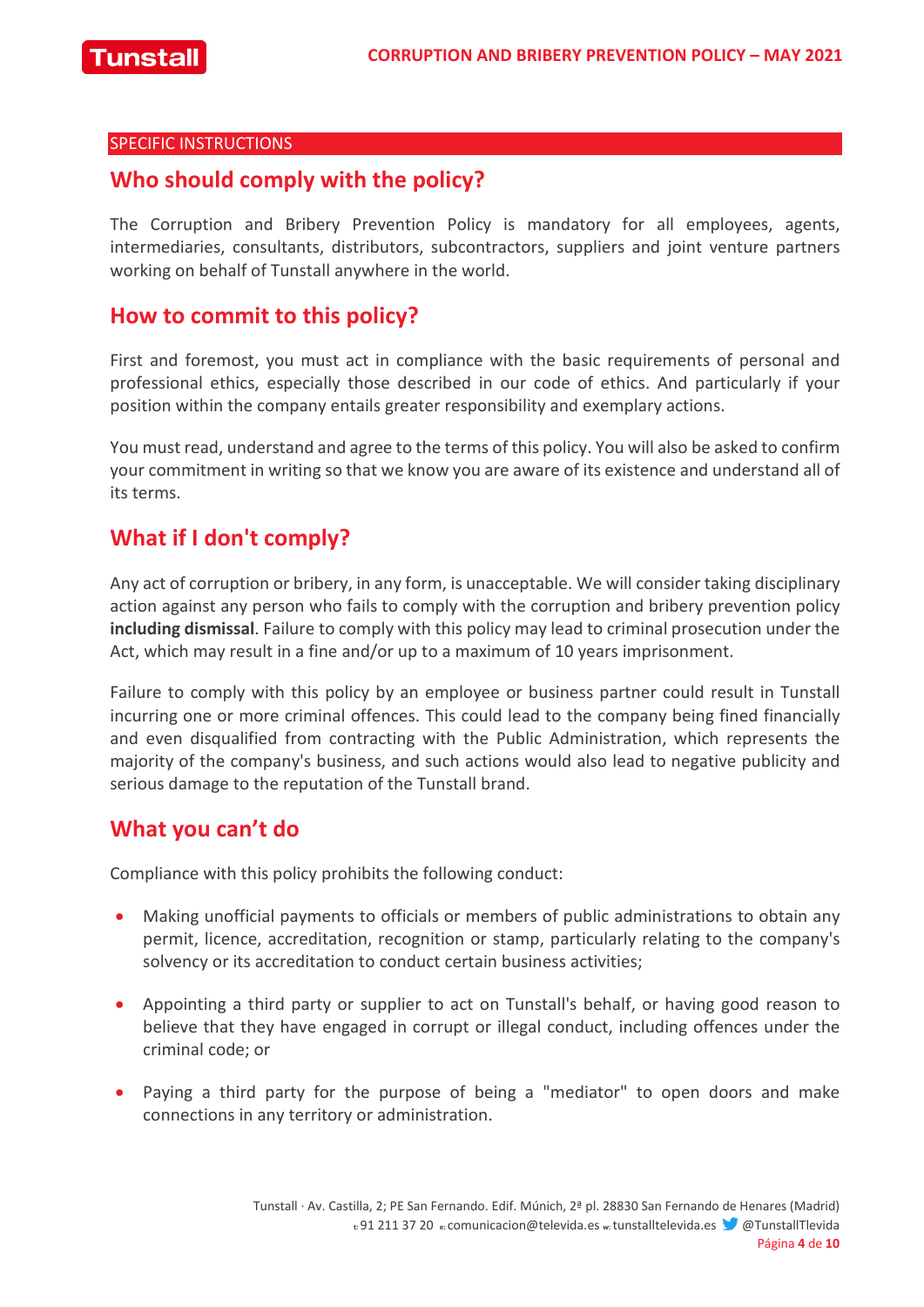

- It is strictly prohibited to make "Facilitation payments": Facilitation payments ('kickbacks', 'bribes' or 'grease') are payments (usually small cash payments made to low-level officials), as a bribe to secure or accelerate the performance of a routine or necessary action or level of service.
- Tunstall employees should never offer, pay, solicit or accept bribes in any form, including facilitation payments.

*\*Exception: the only exception to making a facilitation payment would be if your life is in danger. If a facilitation payment is made in such circumstances, it should be reported as soon as possible to the CCO, so that it can be recorded and appropriate action taken.*

• Tunstall employees and business partners should report any circumstances where it is alleged that a facilitation payment has been made on behalf of the company to the Criminal Compliance Officer, contact details are as follows:

*Phone +34 91 655 58 30 or email: cumplimientolegal@televida.es*

### **Suppliers and trading partners: previous controls**

For actions with suppliers or business partners that are considered within the scope of the controls established for the risks identified by Tunstall's criminal compliance management system, all business units must consult the CCO regarding the appropriate compliance measures in each case, **prior to**:

- Appointing a new supplier
- Proceeding to a partnership.
- Appointing an agent to work on Tunstall's behalf; or
- Entering into a new contract or modifying the terms of an existing contract

There will be a **significant risk** of corruption or bribery if:

- The services involve business partners paying fees, taxes or payments on behalf of Tunstall in connection with the accreditation of their creditworthiness to perform a certain activity.
- The services involve business partners obtaining official licences, permits or agreements from public officials or agencies; or
- There are particular reasons to suspect that the risk of corruption or bribery is higher than normal.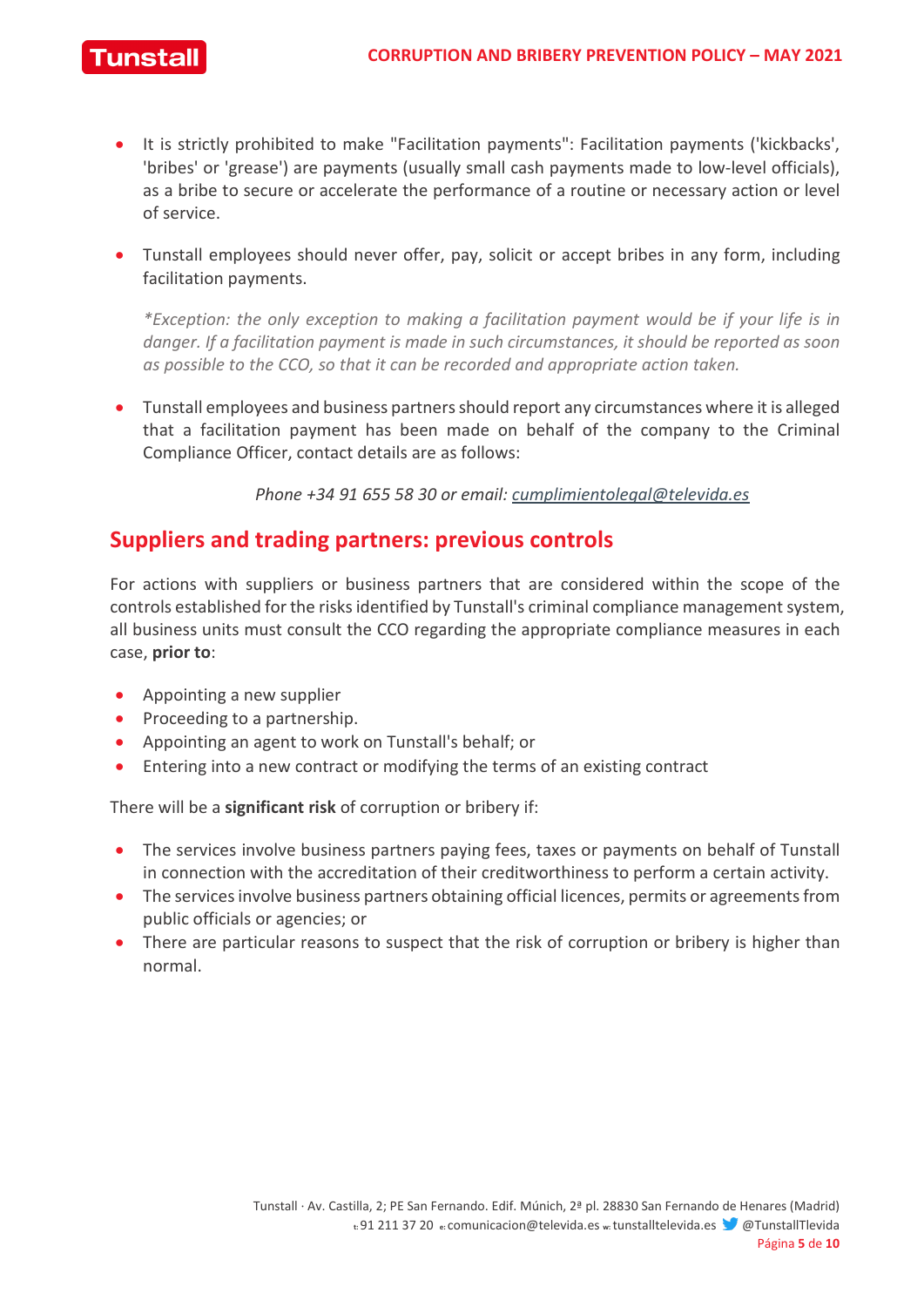Tunstal

Tunstall's CCO and Finance Management will report and advise on the level of pre-audit and follow-up required in each case and how to include specific clauses to prevent corruption and bribery in the contractual relationships to be established. The pre-audit process should be completed **before**:

- The contract with a supplier, agent or partner is signed or renewed
- The agent performs any work
- The association undertakes any activity

# **Gifts, hospitality and entertainment**

All Tunstall employees are expected to conduct themselves with integrity, fairness and honesty at all times. Accordingly, **all employees are required to follow these rules on gifts, hospitality and entertainment**. We also expect employees of our partners and suppliers to conduct themselves in accordance with these rules.

You must maintain high standards of professionalism and not expose yourself to suspicion of dishonesty or place yourself in a situation of conflict between your work and your private interests. Gifts given and received as a reward, inducement or encouragement for preferential treatment or improper or dishonest conduct **are strictly prohibited**. In particular, you may not give or accept gifts, hospitality or entertainment during a tender process or during contract negotiations if there is a realistic risk that such gifts could influence the outcome of such processes or negotiations.

It is important that all actions of Tunstall employees and third parties, including partners or suppliers, are capable of not causing embarrassment to the company.

# » **Giving and receiving gifts**

It is permissible to accept token gifts of low value especially those of Merchandising, such as branded pens, stationery and mouse pads, USB sticks etc. Occasionally boxes of confectionery etc. may be given to a department rather than an individual. Conversely, personal gifts such as Christmas, wedding or birthday presents, including vouchers or cash equivalents, received from partners, suppliers, customers and other third parties should be declined. Occasionally and at certain events it is conventional for gifts to be exchanged in a business-related context. If this occurs, a gift may be accepted and a reciprocal gift of a reasonable value may be given, subject to the approval of financial management. In this case, the accepted gift must be reported to the CCO to maintain evidence of its acceptance.

Any gift offered must be acceptable within the policy of the company or organisation receiving it and, if in doubt about its acceptability, it is best not to give it.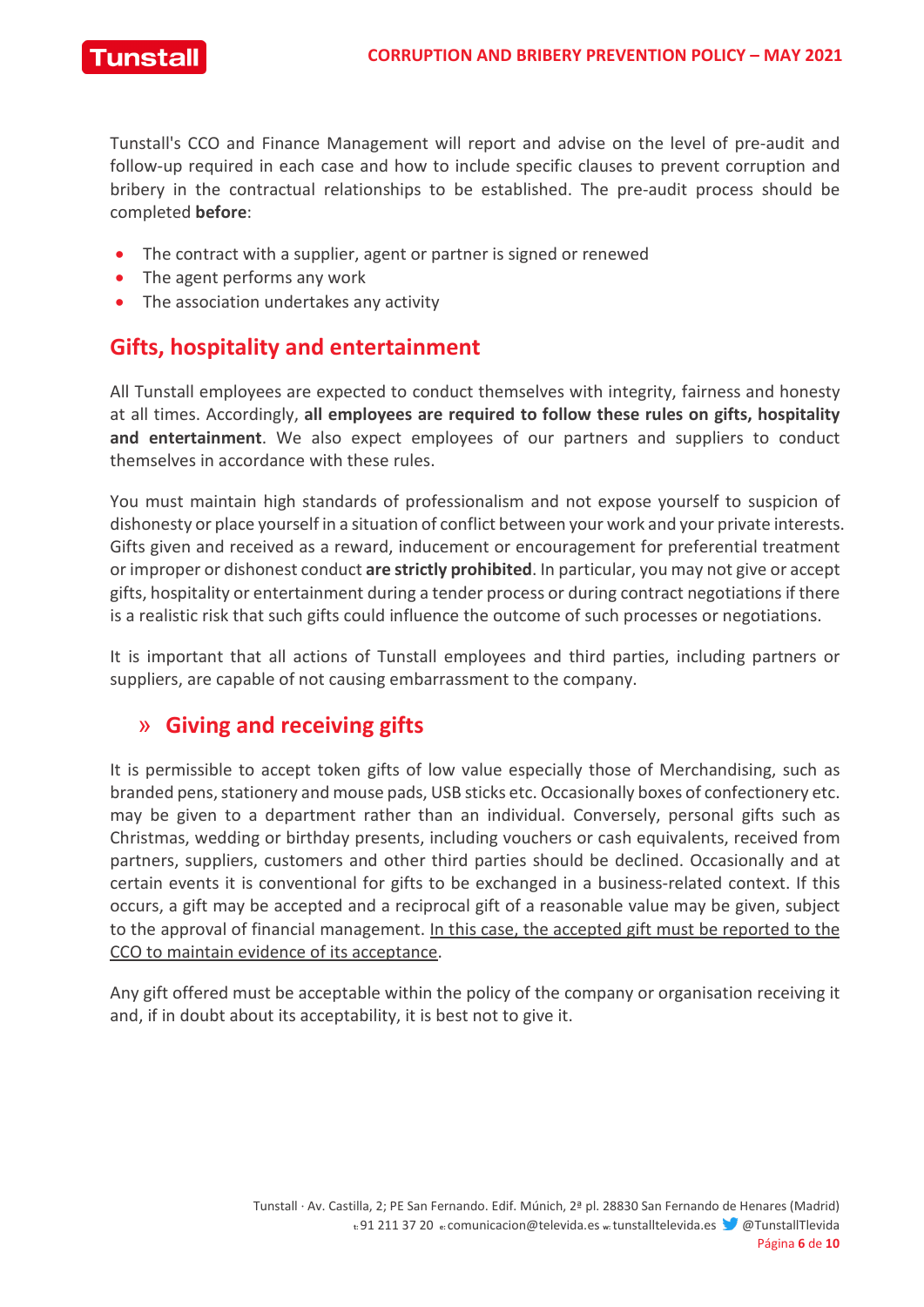

# » **Hospitality/Entertainment**

Tunstall employees may occasionally receive invitations from suppliers or others for corporate hospitality or entertainment events.

Hospitality or entertainment **can only be accepted if**:

- Employees or staff of the supplier attend
- The supplier does not pay any accommodation or travel expenses (other than trivial) for Tunstall employees.
- The entertainment and/or the acceptance of the entertainment cannot be construed as a reward, inducement or encouragement for a favour or preferential treatment; and
- It is not overly luxurious or extravagant.

Reciprocal hospitality may be offered, but must be approved by the Finance Directorate, for example when our overseas suppliers/partners visit our offices or care centres.

To ensure openness and transparency, all hospitality and entertainment activities should be reported to the CCO so that evidence of the company's consent and knowledge of the giving or receiving of such hospitality and/or entertainment treatment can be maintained.

# **Political and charitable contributions**

#### **Tunstall does not make contributions or donations to political organisations or independent candidates, nor does it incur political expenses.**

Tunstall believes that charitable donations can be part of its wider community engagement, and both support designated charities and our employees in charitable activities. Charitable donations on behalf of Tunstall (financial or in-kind) must be approved by Financial Management.

We respect the individual right of employees to make personal contributions, provided they are not made in any way to gain advantage in a business transaction involving the company.

In the political sphere, Tunstall's only activity is to communicate openly and as part of the industry, its views on matters affecting its business interests or those of its shareholders and employees, as a way of assisting in the development of regulations and laws affecting the business.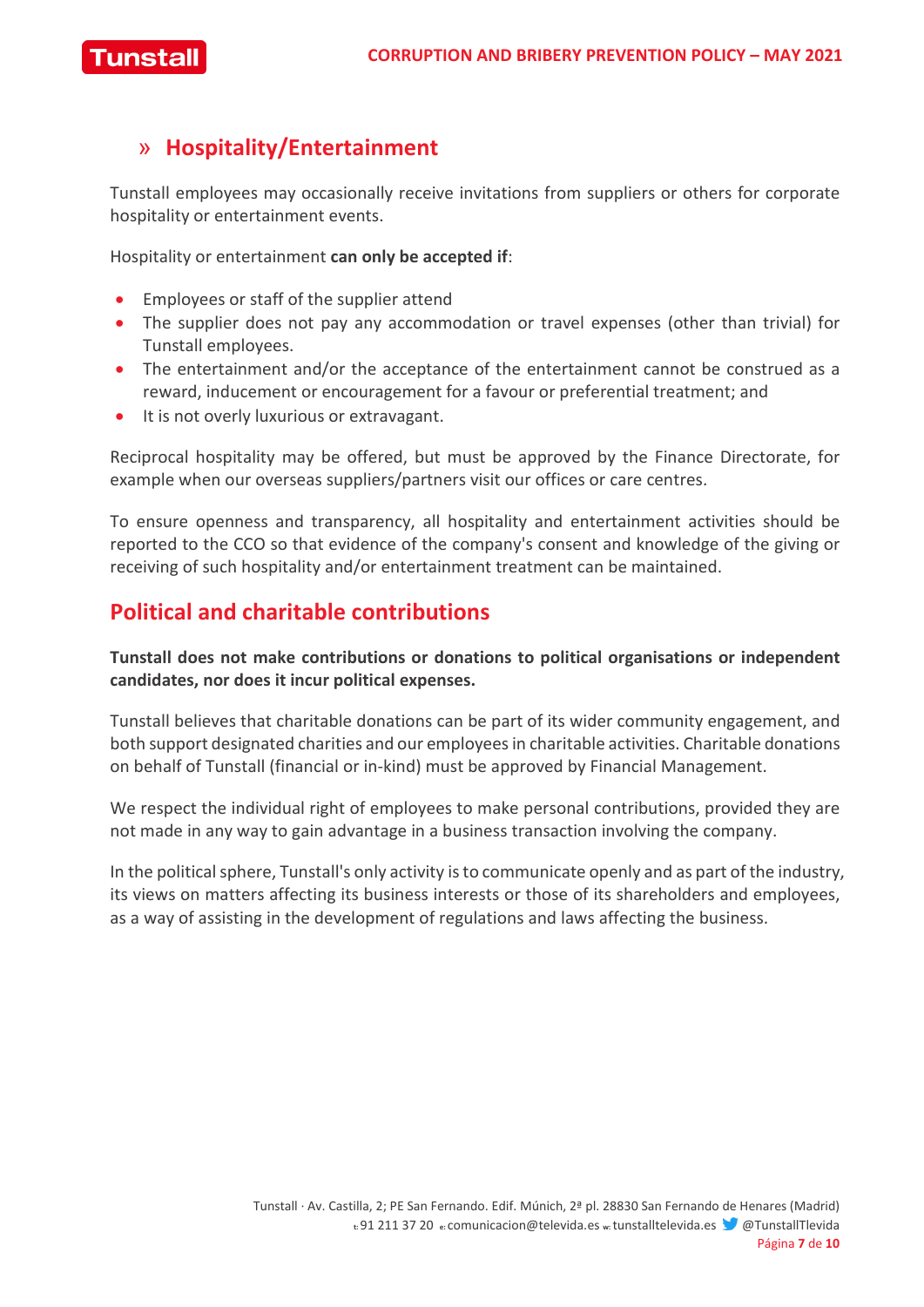

#### **Reporting corrupt behaviour or bribery**

Tunstall aims to conduct business with the highest standards of ethics, honesty and integrity and recognises the important role you have to play in upholding this objective. All employees concerned about any form of malpractice, wrongdoing or misconduct by the company, its employees or other stakeholders are encouraged to report the matter through the whistleblowing channel provided for this purpose.

We believe it is essential to create an environment in which you feel able to raise any issues of concern without fear of disciplinary action being taken against you, that matters are taken seriously and investigated appropriately and, as far as possible, that confidentiality is maintained.

Tunstall believes that any employee who is aware of bribery in any form should not remain silent. We take all matters of malpractice, improper actions or wrongdoing very seriously and we strongly encourage you to raise any situations or behaviour that are not in accordance with the policy by taking any of the actions described below as appropriate:

#### $\mathbf{1}$ **Inform your LINE MANAGER**

First, you should consider raising your concerns with your line manager. Your line manager has a responsibility to listen and respond to any concerns you have. Concerns can be raised verbally or in writing. Your line manager will determine whether he or she can investigate the matter directly, keeping the CCO informed at all times, if appropriate, of progress and its conclusion.

If your line manager cannot resolve the issue locally, he or she will escalate the issue to the CCO, who will handle it according to the separate internal process detailed below.

#### $\overline{2}$ Informs the Area/Department Manager or Territorial Delegate

If you feel that you are unable to raise the situation with your line manager, for whatever reason, you should contact the Area/Department Manager or Territorial Delegate who will consider the matter, manage any investigation and keep the CCO informed, if appropriate, of progress and its conclusion.

If the Area/Department Manager or Territorial Delegate cannot resolve the problem locally, they will refer it to the CCO, who will handle it in accordance with the separate internal process detailed below.